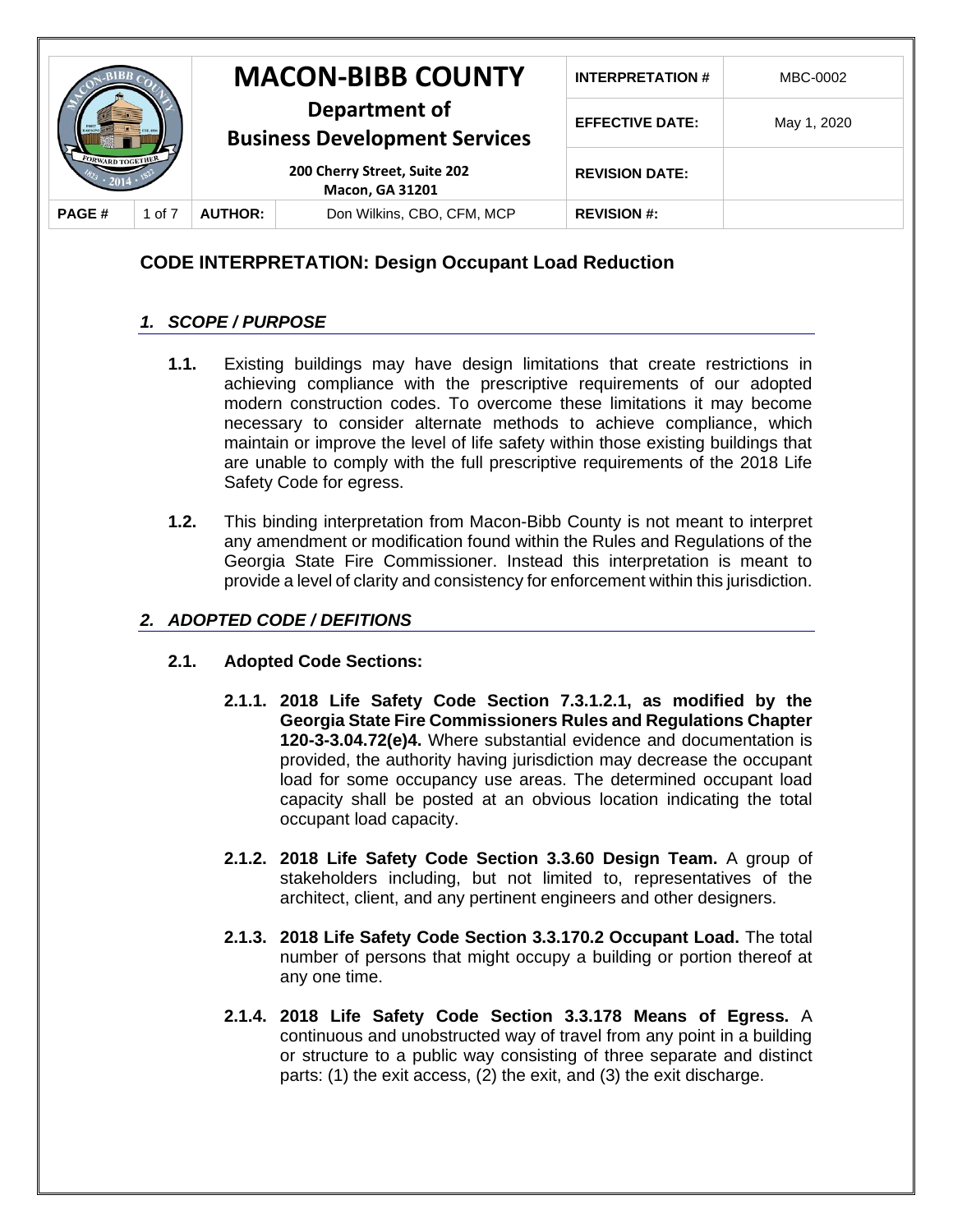|                         |        | <b>MACON-BIBB COUNTY</b>                                                                                        |                            | <b>INTERPRETATION#</b> | MBC-0002    |
|-------------------------|--------|-----------------------------------------------------------------------------------------------------------------|----------------------------|------------------------|-------------|
| <b>FORWARD TOGETHER</b> |        | Department of<br><b>Business Development Services</b><br>200 Cherry Street, Suite 202<br><b>Macon, GA 31201</b> |                            | <b>EFFECTIVE DATE:</b> | May 1, 2020 |
|                         |        |                                                                                                                 |                            | <b>REVISION DATE:</b>  |             |
| <b>PAGE#</b>            | 2 of 7 | <b>AUTHOR:</b>                                                                                                  | Don Wilkins, CBO, CFM, MCP | <b>REVISION #:</b>     |             |

**2.1.5. 2018 Life Safety Code Section 3.3.285 Technically Infeasible.** A change to a building that has little likelihood of being accomplished because the existing structural conditions require the removal or alteration of a load-bearing member that is an essential part of the structural frame, or because other existing physical or site constraints prohibit modification or addition of elements, spaces, or features that are in full and strict compliance with applicable requirements.

### **2.2. Definitions:**

- **2.2.1. Actual Occupant Load** is achieved through the submittal of "substantial evidence and documentation" from the principle registered design professional, which shows how the individual tenant utilizes the space versus applying the Occupant Load Factors established within 2018 Life Safety Code Section 7.3.1.2.1, as modified by the Georgia State Fire Commissioner Rules and Regulations Chapter 120-3- 3.04.72(e)4.
- **2.2.2. Design Occupant Load** is achieved through the methodology prescribed by 2018 Life Safety Code Section 7.3.1.2. Under this prescriptive method the Occupant Load Factors found in 2018 Life Safety Code Table 7.3.1.2 are utilized to calculate the occupant density based on how the occupants use the area under review.
- **2.2.3. Substantial Evidence and Documentation** is required to support the Actual Occupant Load versus the Design Occupant Load. Examples of "substantial evidence and documentation" may include, but may not be limited to: written testimonial from the tenant explaining staffing levels based on the business use of the space, fixed furniture layout provided on the Life Safety / Egress Plan sheet, a count of the individual chairs supporting the written narrative of the staffing levels, dedicated spaces with dining and/or conference tables, etc.

## *3. BACKGROUND*

- **3.1.** The State of Georgia [Department of Community Affairs](http://www.dca.state.ga.us/development/constructioncodes/programs/codes2.asp) adopts and amends codes for enforcement at the local level. As part of this process the 2018 Life Safety Code was adopted as the primary code that regulates the means of egress system within a building or structure.
- **3.2.** Understanding that the prescriptive requirements governing egress have evolved, it is sometimes difficult to apply the current methodology to the Means of Egress system (Section 2.1.4.) within an existing building.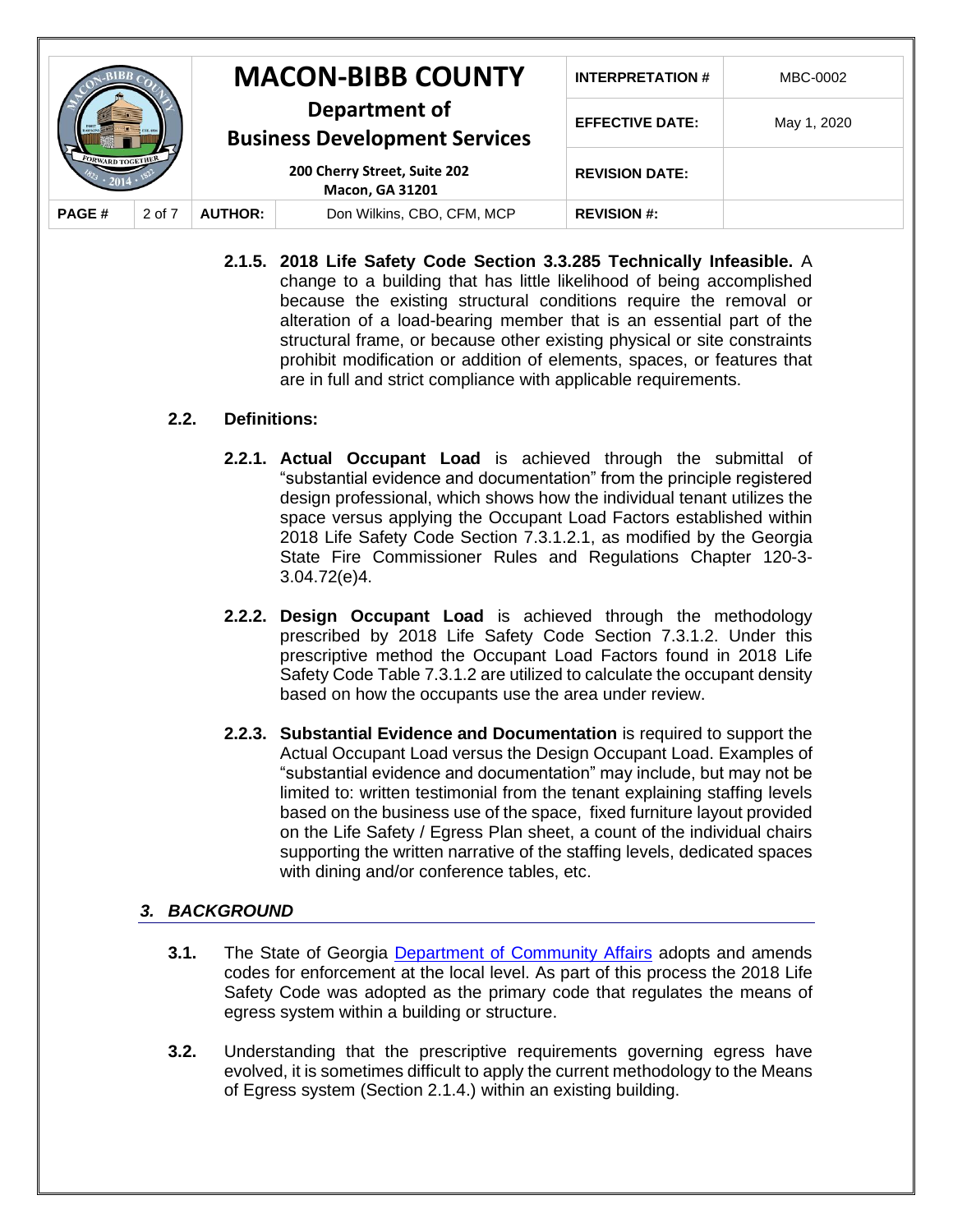|                         |        | <b>MACON-BIBB COUNTY</b>                                                                                        |                            | <b>INTERPRETATION#</b> | MBC-0002    |
|-------------------------|--------|-----------------------------------------------------------------------------------------------------------------|----------------------------|------------------------|-------------|
| <b>FORWARD TOGETHER</b> |        | Department of<br><b>Business Development Services</b><br>200 Cherry Street, Suite 202<br><b>Macon, GA 31201</b> |                            | <b>EFFECTIVE DATE:</b> | May 1, 2020 |
|                         |        |                                                                                                                 |                            | <b>REVISION DATE:</b>  |             |
| <b>PAGE#</b>            | 3 of 7 | <b>AUTHOR:</b>                                                                                                  | Don Wilkins, CBO, CFM, MCP | <b>REVISION #:</b>     |             |

- **3.3.** Within the context of the current prescriptive requirements the process for determing the Design Occupant Load is based on the anticipated occupant density of the various areas under consideration. This is achieved through the application of the prescribed occupant load factors that calculate the occupant density based on the use of the area under review. (See 2018 Life Safety Code Table 7.3.1.2)
- **3.4.** The Means of Egress system must be designed to accommodate the worstcase scenario, which is established by the Design Occupant Load. (Section 2.2.2.) During both the design and regulatory review process it is vital to verify that the existing portions of the Means of Egress system complies with this design occupant load.
- **3.5.** Within existing buildings, the verification of the egress components for compliance with the Design Occupant Load becomes problematic since these components typically fall under previous codes or design principles that predate modern building science and/or code adoption.
- **3.6.** Examples of these egress components may be but not limited to: corridors, exit doors and/or exit stairs.
- **3.7.** Utilizing 2018 Life Safety Code Section 7.3.1.2.1, as modified by the Georgia State Fire Commissioner Rules and Regulations Chapter 120-3-3.04.72(e)4. Macon-Bibb County, as the authority having jurisdiction may allow a posted reduction (decrease) in the design occupant load, which will allow the other components within the existing building to comply with the present prescriptive requirements.

## *4. INTREPRETATION / CLARIFICATION*

- **4.1.** Within existing buildings that are undergoing interior alterations or changes of occupancy, which cannot comply with the prescriptive requirements for the Means of Egress system due to the Design Occupant Load placing a greater demand on the egress components than was originally supported with the building design. The project Design Team may petition the Chief Building Official for Macon-Bibb County in writing for relief under 2018 Life Safety Code Section 7.3.1.2.1, as modified by the Georgia State Fire Commissioner Rules and Regulations Chapter 120-3-3.04.72(e)4, which allows the Occupant Load to be established using the Actual Occupant Load versus the Design Occupant Load.
- **4.2.** The petition from the principle registered design professional must be submitted on letterhead and bearing a professional licensing seal. This document must include the following minimum level of information: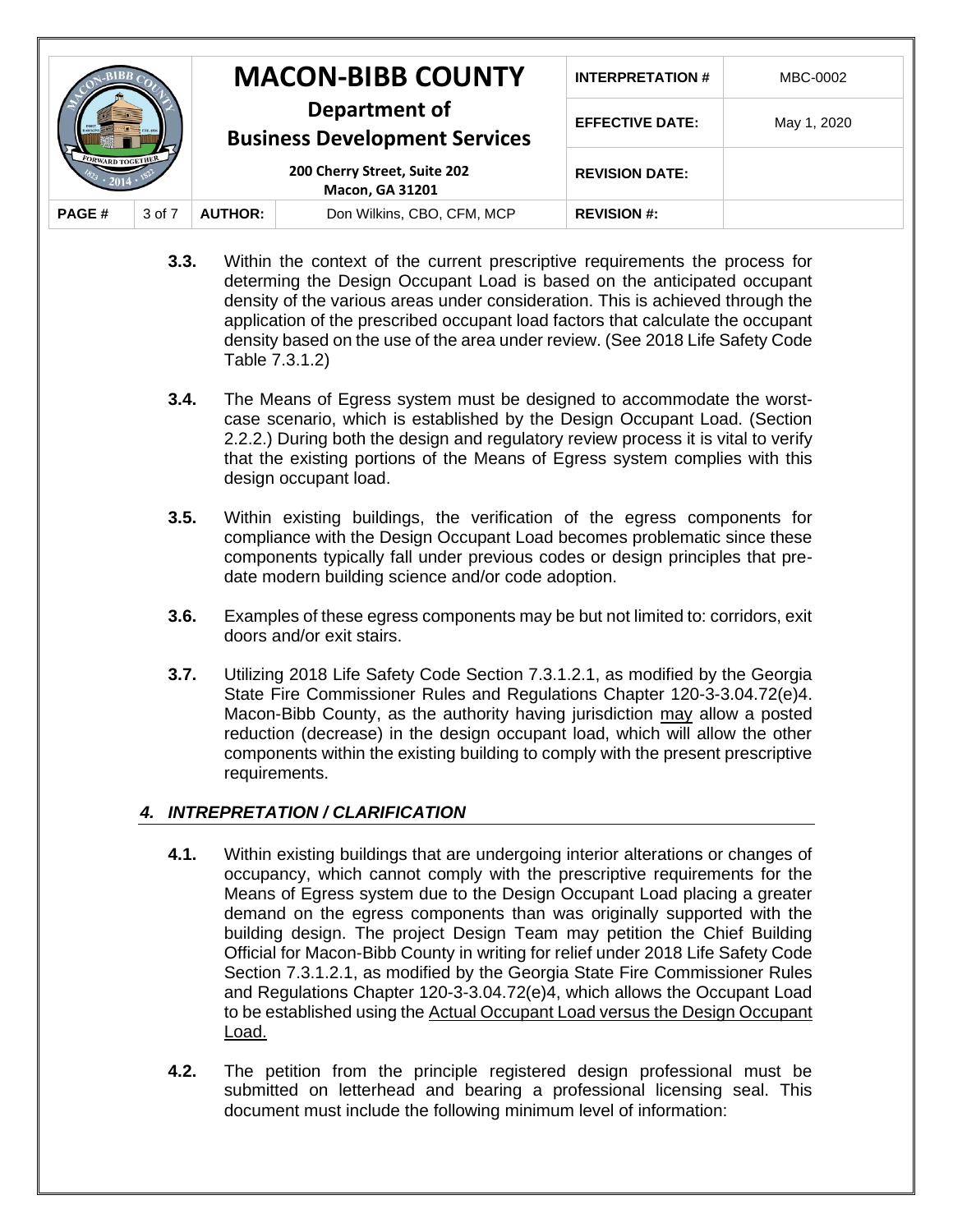|                         |        | <b>MACON-BIBB COUNTY</b>                                                                                        |                            | <b>INTERPRETATION#</b> | MBC-0002    |
|-------------------------|--------|-----------------------------------------------------------------------------------------------------------------|----------------------------|------------------------|-------------|
| <b>FORWARD TOGETHER</b> |        | Department of<br><b>Business Development Services</b><br>200 Cherry Street, Suite 202<br><b>Macon, GA 31201</b> |                            | <b>EFFECTIVE DATE:</b> | May 1, 2020 |
|                         |        |                                                                                                                 |                            | <b>REVISION DATE:</b>  |             |
| <b>PAGE#</b>            | 4 of 7 | <b>AUTHOR:</b>                                                                                                  | Don Wilkins, CBO, CFM, MCP | <b>REVISION #:</b>     |             |

- **4.2.1** Identify the project name and address.
- **4.2.2** Identify the tenant and tenant space address under consideration for the reduction (decrease) in the Design Occupant Load. This is required since the approval is generated for the specific tenant or occupant within the identified space and not for the space in perpetuity. Once the tenant vacates the tenant space, the occupant load reverts back to the prescriptive requirements; however, the incoming tenant may submit a request for approval of the reduction (decrease) in the Design Occupant Load.
- **4.2.3** Provide a brief narrative outlining the project scope of work.
- **4.2.4** Provide the Design Occupant Load, as calculated using 2018 Life Safety Code Section 7.3.1.2 and 2012 Life Safety Code Table 7.3.1.2.
- **4.2.5** Indicate the Actual Occupant Load.
- **4.2.6** Provide "substantial evidence and documentation" justifying the Actual Occupant Load versus the Design Occupant Load for the tenant space. This addendum must be in the form of a letter from the tenant or business owner, with the following:
	- **4.2.5.1.** Written testimonial from the tenant explaining staffing and/or maximum project occupant levels based on the business use of the space.
	- **4.2.5.2.** The tenant / business owner must recognize that they shall enforce the Actual Occupant Load, and must never exceed this posted maximum occupant load
- **4.3.** Upon receipt of the petition identified within Section 4.2, the Chief Building Official for Macon-Bibb County will review and render his/her findings in writing to the principle registered design professional for the project. The approval or rejection will be linked to the permit number and archived for this project.
- **4.4.** If the reduction (decrease) in occupant load petition using the format prescribed in Section 4.2 is approved the construction documents for the project must be revised to include the following:
	- **4.4.5.** A Life Safety / Egress Plan, which is a plan view of the tenant space or building. The plan shall be to an approved scale, which is not less than  $\frac{1}{4}$ " = 1'-0", and include the furniture layout / placement of all store fixtures and obstructions to egress. The plan shall also include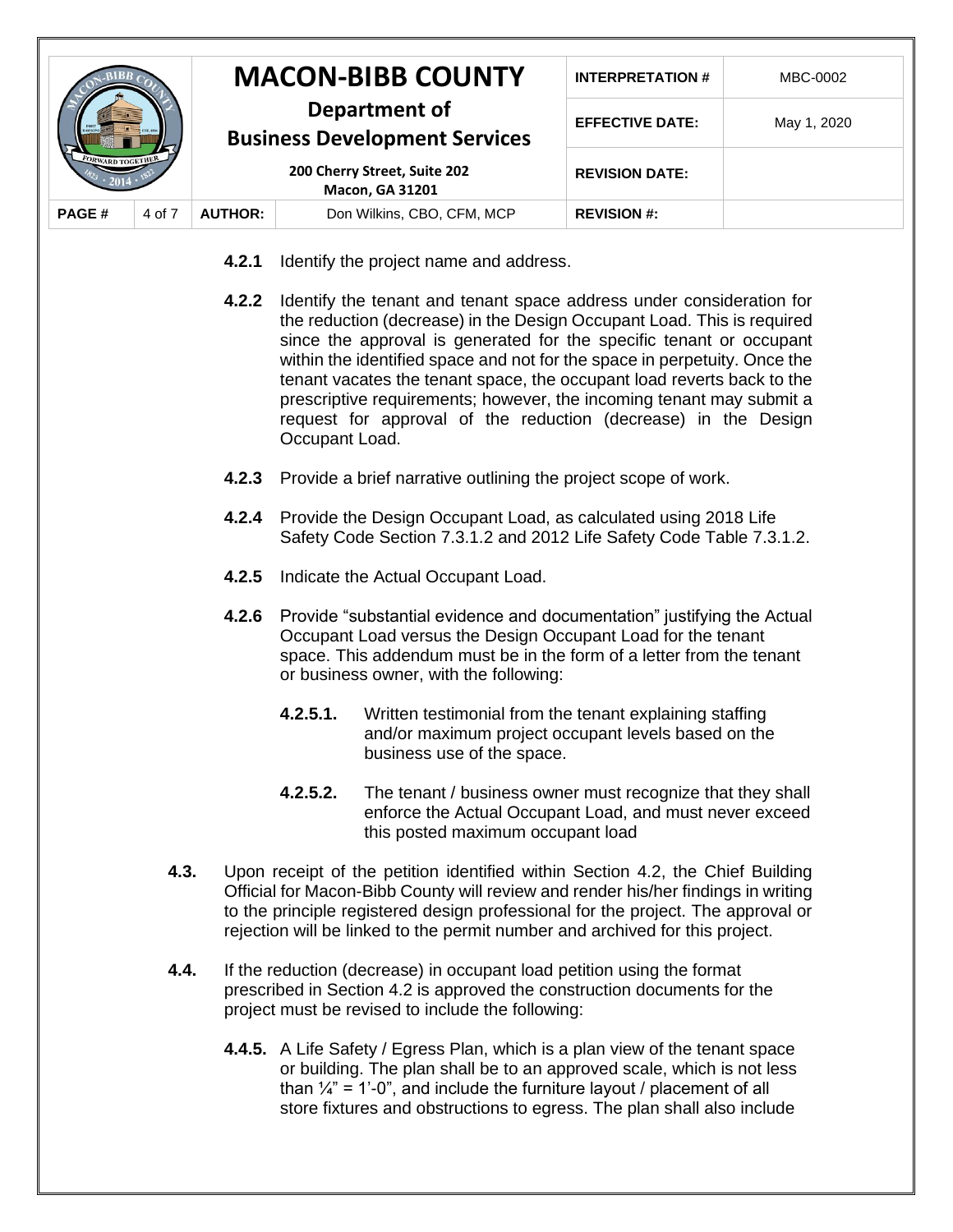|                         |        | <b>MACON-BIBB COUNTY</b>                                                                                        |                            | <b>INTERPRETATION#</b> | MBC-0002    |
|-------------------------|--------|-----------------------------------------------------------------------------------------------------------------|----------------------------|------------------------|-------------|
| <b>FORWARD TOGETHER</b> |        | Department of<br><b>Business Development Services</b><br>200 Cherry Street, Suite 202<br><b>Macon, GA 31201</b> |                            | <b>EFFECTIVE DATE:</b> | May 1, 2020 |
|                         |        |                                                                                                                 |                            | <b>REVISION DATE:</b>  |             |
| <b>PAGE#</b>            | 5 of 7 | <b>AUTHOR:</b>                                                                                                  | Don Wilkins, CBO, CFM, MCP | <b>REVISION #:</b>     |             |

the common path of travel distances, and the separation or remoteness of exits.

- **4.4.6.** Provide a chart or table on the Life Safety / Egress Plan sheet that shows the following:
	- **4.4.6.1.** Room / area name or number;
	- **4.4.6.2.** The area (square footage) of the room / area being calculated;
	- **4.4.6.3.** The Occupant Load Factor used from 2018 Life Safety Code Table 7.3.1.2;
	- **4.4.6.4.** The Design Occupant Load;
	- **4.4.6.5.** The Actual Occupant Load.
	- **4.4.6.6.** The chart or table must provide a total of the Actual Occupant Load and the Design Occupant Load
- **4.4.7.** The Life Safety Plan sheet must include an example of the maximum occupant load sign, which contains the total Actual Occupant Load, the name of the tenant and text noting that the Actual Occupant Load is specific to the tenant and becomes null and void when the tenant surrenders occupancy of the space.
	- **4.4.7.1.** Example of the required maximum occupant load sign:

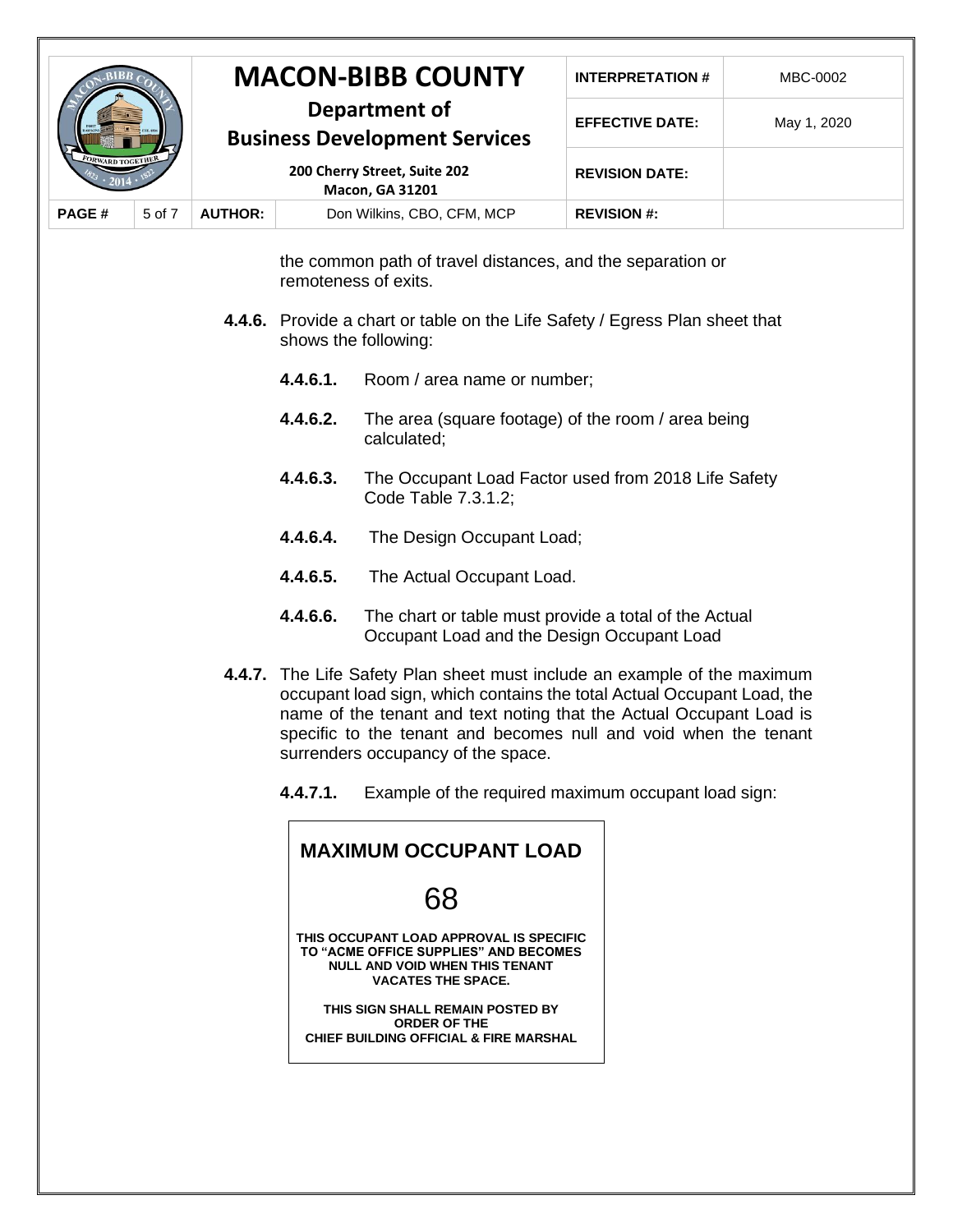|                                       |        | <b>MACON-BIBB COUNTY</b>                                                                                        |                            | <b>INTERPRETATION#</b> | MBC-0002    |
|---------------------------------------|--------|-----------------------------------------------------------------------------------------------------------------|----------------------------|------------------------|-------------|
| <b><i><u>*ORWARD TOGETHER</u></i></b> |        | Department of<br><b>Business Development Services</b><br>200 Cherry Street, Suite 202<br><b>Macon, GA 31201</b> |                            | <b>EFFECTIVE DATE:</b> | May 1, 2020 |
|                                       |        |                                                                                                                 |                            | <b>REVISION DATE:</b>  |             |
| <b>PAGE#</b>                          | 6 of 7 | <b>AUTHOR:</b>                                                                                                  | Don Wilkins, CBO, CFM, MCP | <b>REVISION #:</b>     |             |

- **4.4.7.2.** The maximum occupant load sign must be permanent in nature and not be printed on paper. Acceptable options for the signage materials may include, but are not limited to: an engraved plastic sign or metal sign with painted, vinyle or silk screened text.
- **4.4.7.3.** Other signage materials not specifically identified within Section 4.4.7.2., which are permanent in nature and legible will be considered for approval at the discretion of the Chief Building Official.
- **4.4.8.** The Life Safety / Egress Plan prescribed within Section 4.4. must show the mounting location of the maximum occupant load sign. This sign must be mounted at or near the main exit.

## *5. SUMMATION*

- **5.1** Existing buildings that are undergoing interior alterations or changes of occupancy, which cannot comply with the prescriptive requirements of the 2018 Life Safety Code for the Means of Egress system may apply for use of 2018 Life Safety Code Section 7.3.1.2.1, as modified by the Georgia State Fire Commissioner Rules and Regulations Chapter 120-3-3.04.72(e)4.
- **5.2** Under this amendment / modification found within the Georgia State Fire Marshal rules and regulations, the Design Team through the principle registered design professional for the project may apply for a reduction (decrease) of the occupant load. As prescribed within Section 4.2., above.
- **5.3** If the occupant load reduction (decrease) is approved by Chief Building Official the construction documents must be revised to reflect the requirements outlined within Section 4.4..

### *6. FREQUENTLY ASKED QUESTIONS*

#### **6.1 Can the occupant load reduction process, as outlined within the interpretation be used for new construction?**

No. The occupant load reduction process is meant solely for existing buildings to resolve the conflicts between earlier adopted codes or design best practices versus the current adopted version of the Life Safety Code for egress.